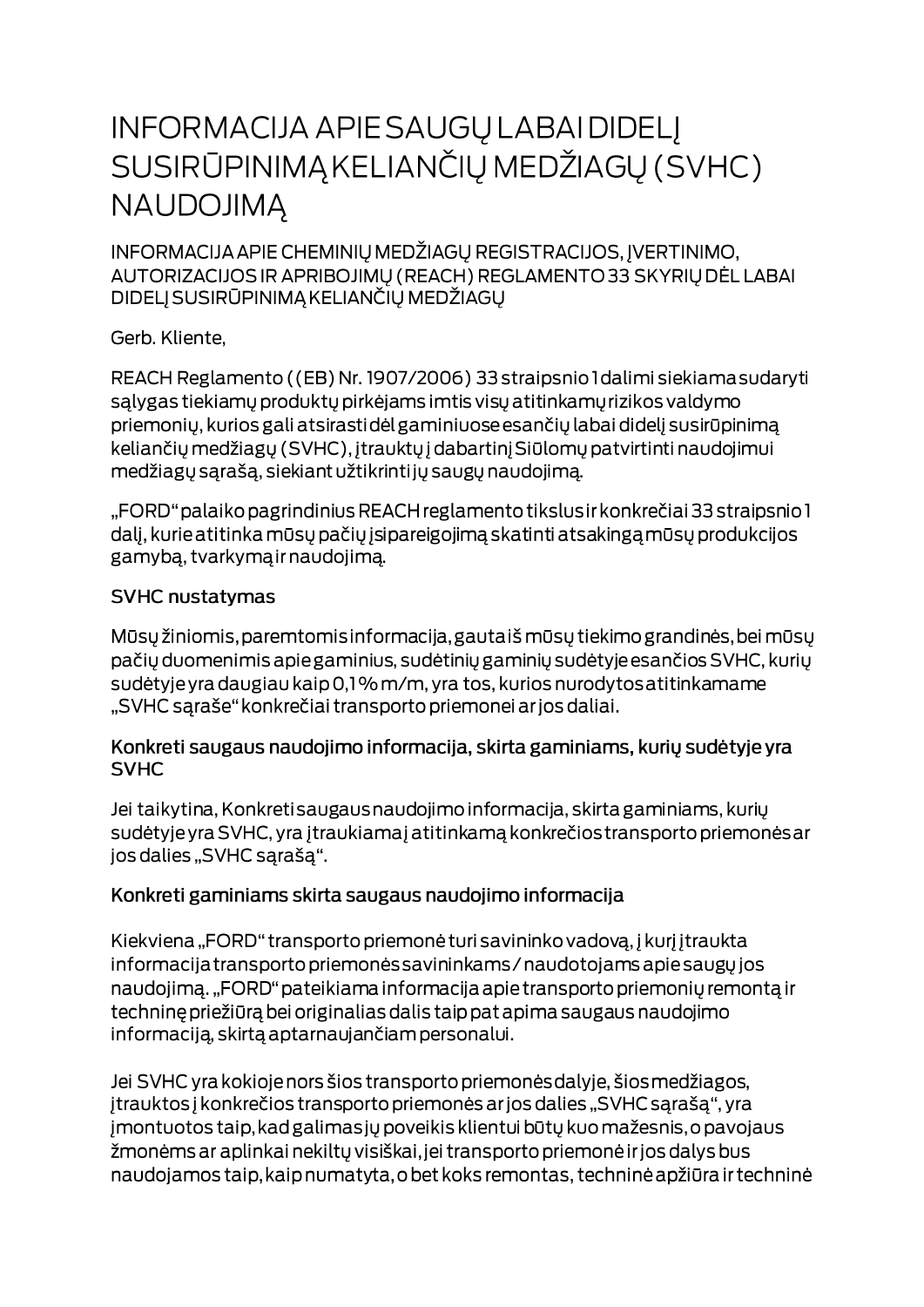priežiūra bus atliekami vadovaujantis šios veiklos techninėmis instrukcijomis ir geriausia bei šiai pramonės šakai į prasta praktika.

Europos Sąjungoje eksploatacijai nebetinkama transporto priemonė gali būti legaliai utilizuojama tik įgaliotoje utilizavimo įmonėje (ATF). Transporto priemonių dalys turėtų būti tvarkomos pagal taikytinus vietinius įstatymus ir vietinių valdžios institucijų nurodymus.

## **Modelis: Ford Custom**

SVHC sarašas, paremtas 2022 m. sausio Id. Europos cheminių medžiagų agentūros (ECHA) Siūlomų patvirtinti naudojimui medžiagų sąrašu

Konkreti saugaus naudojimo informacija, skirta gaminiams, kurių sudėtyje yra SVHC

Nereikalinga jokia saugaus naudojimo informacija – vadovaukitės Bendrąja saugaus gaminių naudojimo informacija.

| <b>Commodity</b>                                          | <b>REACH SVHCs</b>                                                              |
|-----------------------------------------------------------|---------------------------------------------------------------------------------|
| <b>A/C Compressor</b>                                     | Diboron-trioxide[1303-86-2]                                                     |
|                                                           | Lead[7439-92-1]                                                                 |
| A/C Lines, Receiver Drier and<br><b>Accumulator</b>       | C,C'-azodi(formamide)[123-77-3]                                                 |
|                                                           | Dodecamethylcyclohexasiloxane[540-97-6]                                         |
|                                                           | Imidazolidine-2-thione[96-45-7]                                                 |
|                                                           | Lead [7439-92-1]                                                                |
| <b>Accessories</b>                                        | C,C'-azodi(formamide)[123-77-3]                                                 |
|                                                           | Lead[7439-92-1]                                                                 |
| <b>Active and Air Suspension</b>                          | Lead[7439-92-1]                                                                 |
|                                                           | Silicic acid, lead salt[11120-22-2]                                             |
| <b>Adaptive Cruise Control</b>                            | Lead [7439-92-1]                                                                |
| <b>AIS - Air Cleaner and Low</b><br><b>Pressure Ducts</b> | Lead[7439-92-1]                                                                 |
| <b>AIS - High Pressure Ducts</b>                          | Imidazolidine-2-thione[96-45-7]                                                 |
| <b>Alternator</b>                                         | Lead[7439-92-1]                                                                 |
| <b>Antenna</b>                                            | Lead[7439-92-1]                                                                 |
| Appliques (Pillar, Decklid,<br>Roof)                      | Lead[7439-92-1]                                                                 |
| <b>Audio and Navigation Head</b><br><b>Units</b>          | Lead[7439-92-1]                                                                 |
| <b>Badges</b>                                             | 1,3,5-Tris(oxiranylmethyl)-1,3,5-triazine-2,4,6(1H,3H,5H)-<br>trione[2451-62-9] |
|                                                           | Tris(nonylphenyl)phosphite[26523-78-4]                                          |
| <b>Battery</b>                                            | Lead[7439-92-1]                                                                 |
| <b>Body Side InteriorTrim (Hard</b><br>Trim)              | C,C'-azodi(formamide)[123-77-3]                                                 |
| <b>Body Structure - Die-Cut</b><br><b>Sealers</b>         | 2-(2H-Benzotriazol-2-yl)-4,6-ditertpentylphenol[25973-55-1]                     |
|                                                           | Dicyclohexyl-phthalate[84-61-7]                                                 |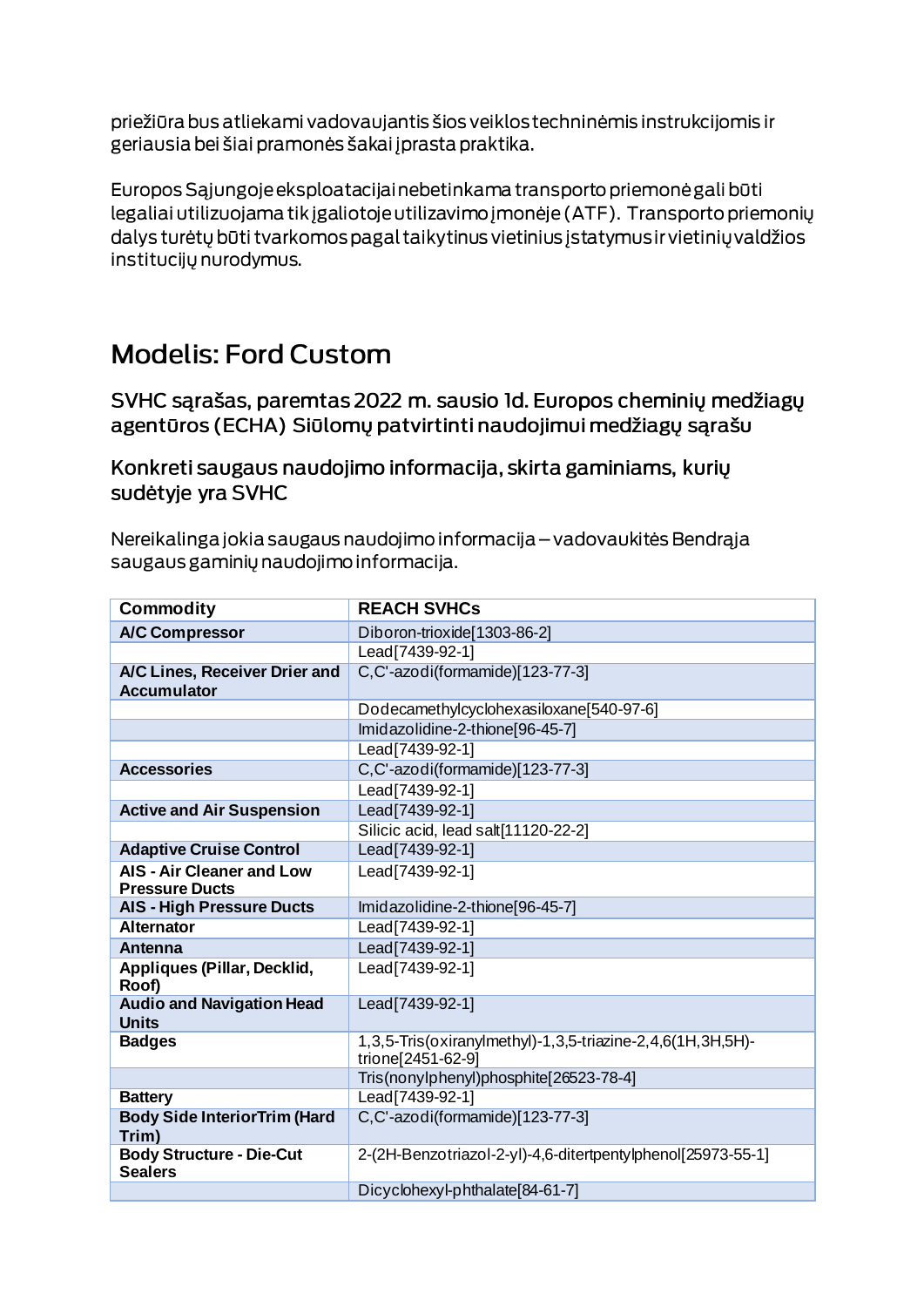| <b>Body Structure - Floor Pan -</b>                                    | 2-(2H-Benzotriazol-2-yl)-4,6-ditertpentylphenol[25973-55-1]   |
|------------------------------------------------------------------------|---------------------------------------------------------------|
| <b>Front Floor and Side Sill</b>                                       |                                                               |
|                                                                        | Boric acid[10043-35-3]                                        |
|                                                                        | Lead[7439-92-1]                                               |
| <b>Body Structure - Floor Pan -</b><br><b>Rear Floor</b>               | Lead[7439-92-1]                                               |
| <b>Body Structure - Front End</b><br><b>Structure</b>                  | Cobalt sulphate[10124-43-3]                                   |
| <b>Body Structure - Hood</b><br><b>Assembly (incl Hinge/Supt)</b>      | 2-(2H-Benzotriazol-2-yl)-4,6-ditertpentylphenol[25973-55-1]   |
| <b>Body Structure - Pick-up Box</b>                                    | Lead[7439-92-1]                                               |
| (incl Tailgate/Hinge)                                                  |                                                               |
| <b>Brake - Parking</b>                                                 | Lead[7439-92-1]                                               |
| <b>Brake Actuation</b>                                                 | Imidazolidine-2-thione[96-45-7]                               |
|                                                                        | Lead[7439-92-1]                                               |
| <b>Brake Tubes and Hoses</b>                                           | Imidazolidine-2-thione[96-45-7]                               |
|                                                                        | Lead[7439-92-1]                                               |
| <b>Brakes - Caliper &amp; Anchor</b><br><b>Brkt Assy (Front, Rear)</b> | Lead[7439-92-1]                                               |
| <b>Bulk Materials (PMT100)</b>                                         | 1-Methyl-2-pyrrolidone[872-50-4]                              |
| <b>Bulk Materials (PMT200)</b>                                         | Tris(nonylphenyl)phosphite[26523-78-4]                        |
| <b>Clutch / DMF (Dual Mass)</b><br>Flywheel)                           | Lead[7439-92-1]                                               |
| <b>Combined Sensing Module</b>                                         | Lead[7439-92-1]                                               |
| <b>Cooling Hoses &amp; Bottles</b>                                     | C,C'-azodi(formamide)[123-77-3]                               |
|                                                                        | Lead[7439-92-1]                                               |
| <b>Door Handles</b>                                                    | Lead[7439-92-1]                                               |
| <b>EDS Wiring Assembly &amp;</b>                                       | 1,6,7,8,9,14,15,16,17,17,18,18-                               |
| <b>Components</b>                                                      | Dodecachloropentacyclo[12.2.1.16,9.02,13.05,10]octadeca-7,15- |
|                                                                        | diene[13560-89-9]                                             |
|                                                                        | Diboron-trioxide[1303-86-2]                                   |
|                                                                        | Lead[7439-92-1]                                               |
| <b>Electrified Drivetrain</b>                                          | Lead[7439-92-1]                                               |
| <b>Electro/Mechanical Devices</b>                                      | Lead[7439-92-1]                                               |
| <b>Electro/Mechanical Devices -</b><br><b>Reception</b>                | Lead[7439-92-1]                                               |
| <b>Electro/Mechanical Devices -</b><br><b>Security</b>                 | Lead[7439-92-1]                                               |
| <b>Electronic Control Panel and</b><br><b>CCH</b>                      | Lead[7439-92-1]                                               |
|                                                                        | N, N-Dimethylacetamide[127-19-5]                              |
| <b>Electronic Modules - Displays</b>                                   | 2-(2H-Benzotriazol-2-yl)-4,6-ditertpentylphenol[25973-55-1]   |
|                                                                        | Lead [7439-92-1]                                              |
| <b>Electronic Modules -</b><br>Headlamp                                | Lead[7439-92-1]                                               |
| <b>Electronic Modules -</b><br>Navigation                              | Lead[7439-92-1]                                               |
| <b>Electronic Modules - SYNC</b>                                       | 2-Methylimidazole[693-98-1]                                   |
|                                                                        | Lead[7439-92-1]                                               |
| <b>Engine Compartment Trim</b>                                         | Phenol, dimethyl-, phosphate (3:1)[25155-23-1]                |
| <b>Engine Water Pumps</b>                                              | Lead[7439-92-1]                                               |
| <b>Evaporator and Blower</b>                                           | Decamethylcyclopentasiloxane[541-02-6]                        |
| <b>Assemby (HVAC Module)</b>                                           |                                                               |
|                                                                        | Lead[7439-92-1]                                               |
| <b>Exhaust Hot End (Catalytic</b><br>Convertor)                        | Diboron-trioxide[1303-86-2]                                   |
| <b>FEAD</b>                                                            | Lead[7439-92-1]                                               |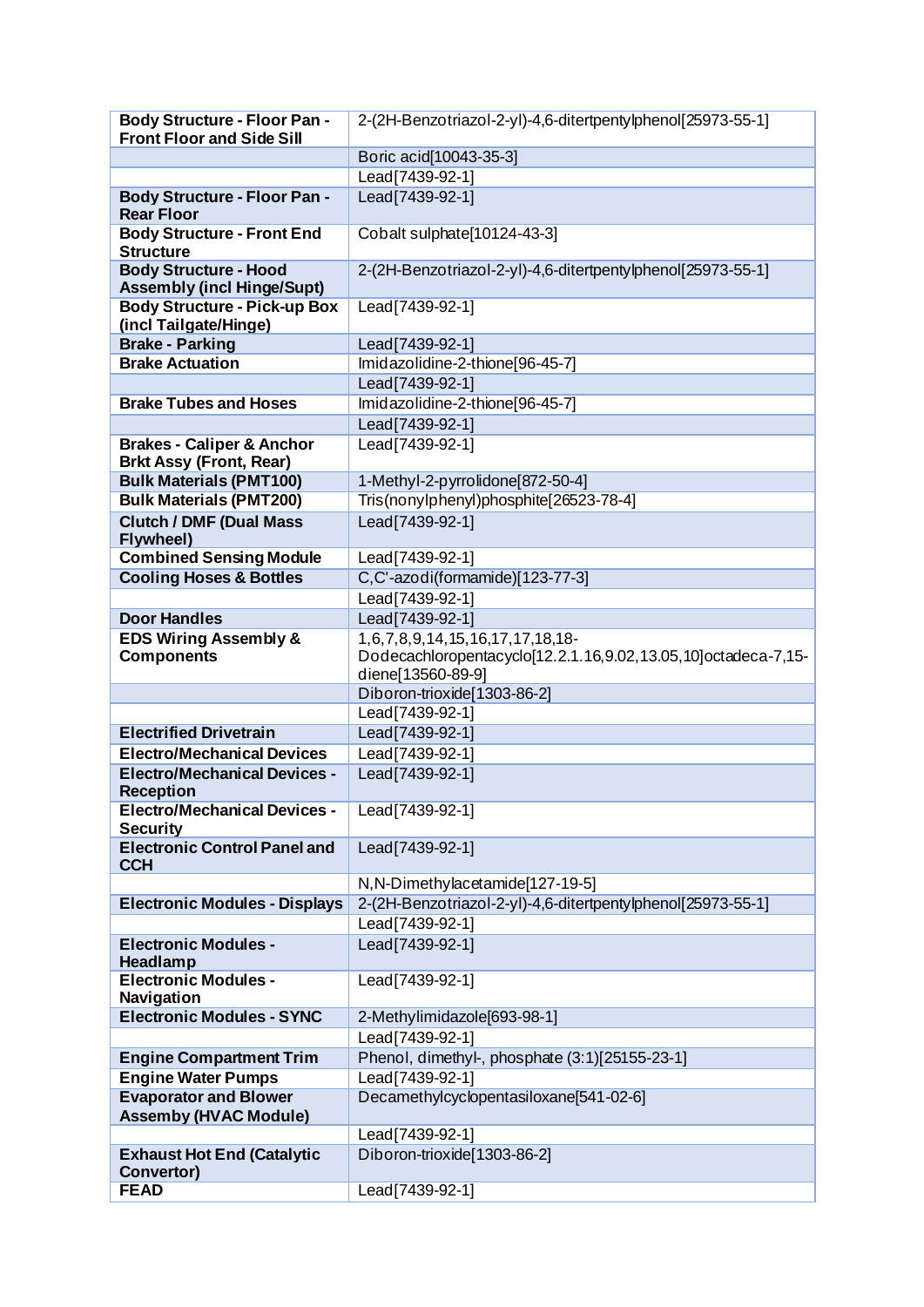| <b>Fixed Glass</b>                                            | Lead[7439-92-1]                                                                 |
|---------------------------------------------------------------|---------------------------------------------------------------------------------|
| <b>Fuel Door</b>                                              | Lead[7439-92-1]                                                                 |
| <b>Fuel Injection</b>                                         | Lead[7439-92-1]                                                                 |
| <b>Fuel Lines</b>                                             | Lead[7439-92-1]                                                                 |
| <b>Fuel Tanks</b>                                             | C,C'-azodi(formamide)[123-77-3]                                                 |
|                                                               | Lead <sup>[7439-92-1]</sup>                                                     |
| <b>GOR and Radiator Support</b>                               | Boric acid[10043-35-3]                                                          |
| <b>Headlamp / Side Marker</b>                                 | 6,6'-Di-tert-butyl-2,2'-methylenedi-p-cresol[119-47-1]                          |
| <b>Headliner / Sunvisor</b>                                   | Lead[7439-92-1]                                                                 |
| <b>Hydraulic Distribution</b>                                 | Lead [7439-92-1]                                                                |
| I/S Mirror                                                    | Lead[7439-92-1]                                                                 |
| <b>Instrument Cluster</b>                                     | 2-Methyl-1-(4-methylthiophenyl)-2-morpholinopropan-1-<br>one[71868-10-5]        |
|                                                               | Boric acid[10043-35-3]                                                          |
|                                                               | Lead[7439-92-1]                                                                 |
| <b>Interior Lighting</b>                                      | 4,4'-Isopropylidenediphenol[80-05-7]                                            |
|                                                               | Lead[7439-92-1]                                                                 |
| <b>IP Finish Panels/Registers</b>                             | 2,4-Di-tert-butyl-6-(5-chlorobenzotriazol-2-yl)phenol[3864-99-1]                |
|                                                               | Lead[7439-92-1]                                                                 |
| Knuckle (Front, Rear)                                         | Boric acid[10043-35-3]                                                          |
|                                                               | Imidazolidine-2-thione[96-45-7]                                                 |
| <b>Labels</b>                                                 | Lead[7439-92-1]                                                                 |
| Latches - Hood, Decklid and<br><b>Liftgate Latches</b>        | Lead[7439-92-1]                                                                 |
| <b>Latches - Side Door/Latch</b><br><b>Mini Module</b>        | Lead[7439-92-1]                                                                 |
|                                                               | Nonoxinol[9016-45-9]                                                            |
| <b>Locks</b>                                                  | 1-Methyl-2-pyrrolidone[872-50-4]                                                |
|                                                               | C,C'-azodi(formamide)[123-77-3]                                                 |
|                                                               | Hexahydromethylphthalic-anhydride[25550-51-0]                                   |
|                                                               | Lead[7439-92-1]                                                                 |
| <b>Luggage and Interior Cargo</b><br><b>Management/Covers</b> | 2-(2H-Benzotriazol-2-yl)-4,6-ditertpentylphenol[25973-55-1]                     |
|                                                               | 6,6'-Di-tert-butyl-2,2'-methylenedi-p-cresol[119-47-1]                          |
|                                                               | Lead[7439-92-1]                                                                 |
| <b>Mirrors</b>                                                | 4,4'-Isopropylidenediphenol[80-05-7]                                            |
|                                                               | Lead[7439-92-1]                                                                 |
| <b>Park Assist</b>                                            | Lead [7439-92-1]                                                                |
| <b>PATS Transceiver</b>                                       | Lead [7439-92-1]                                                                |
| <b>Pedal Box</b>                                              | 2-Benzyl-2-dimethylamino-4-morpholinobutyrophenone[119313-                      |
|                                                               | $12 - 11$                                                                       |
| <b>Pedestrian Alert System</b><br>(PAS)                       | N, N-Dimethylacetamide[127-19-5]                                                |
| <b>Powertrain Control Module</b><br>(PCM/EEC/ECM)             | 4,4'-Isopropylidenediphenol[80-05-7]                                            |
|                                                               | Lead[7439-92-1]                                                                 |
| <b>PT Mounts</b>                                              | Lead[7439-92-1]                                                                 |
| <b>PT Sensors</b>                                             | Lead[7439-92-1]                                                                 |
|                                                               | Octamethylcyclotetrasiloxane[556-67-2]                                          |
| <b>Rain and Daylight Sensor</b>                               | 1,3,5-Tris(oxiranylmethyl)-1,3,5-triazine-2,4,6(1H,3H,5H)-<br>trione[2451-62-9] |
|                                                               | Lead[7439-92-1]                                                                 |
| <b>Restraint Electronics</b>                                  | Lead[7439-92-1]                                                                 |
| <b>Seat Belts (Front and Rear)</b>                            | Lead [7439-92-1]                                                                |
| <b>Seats - Foam - Cut and Sew</b>                             | C,C'-azodi(formamide)[123-77-3]                                                 |
|                                                               | Lead[7439-92-1]                                                                 |